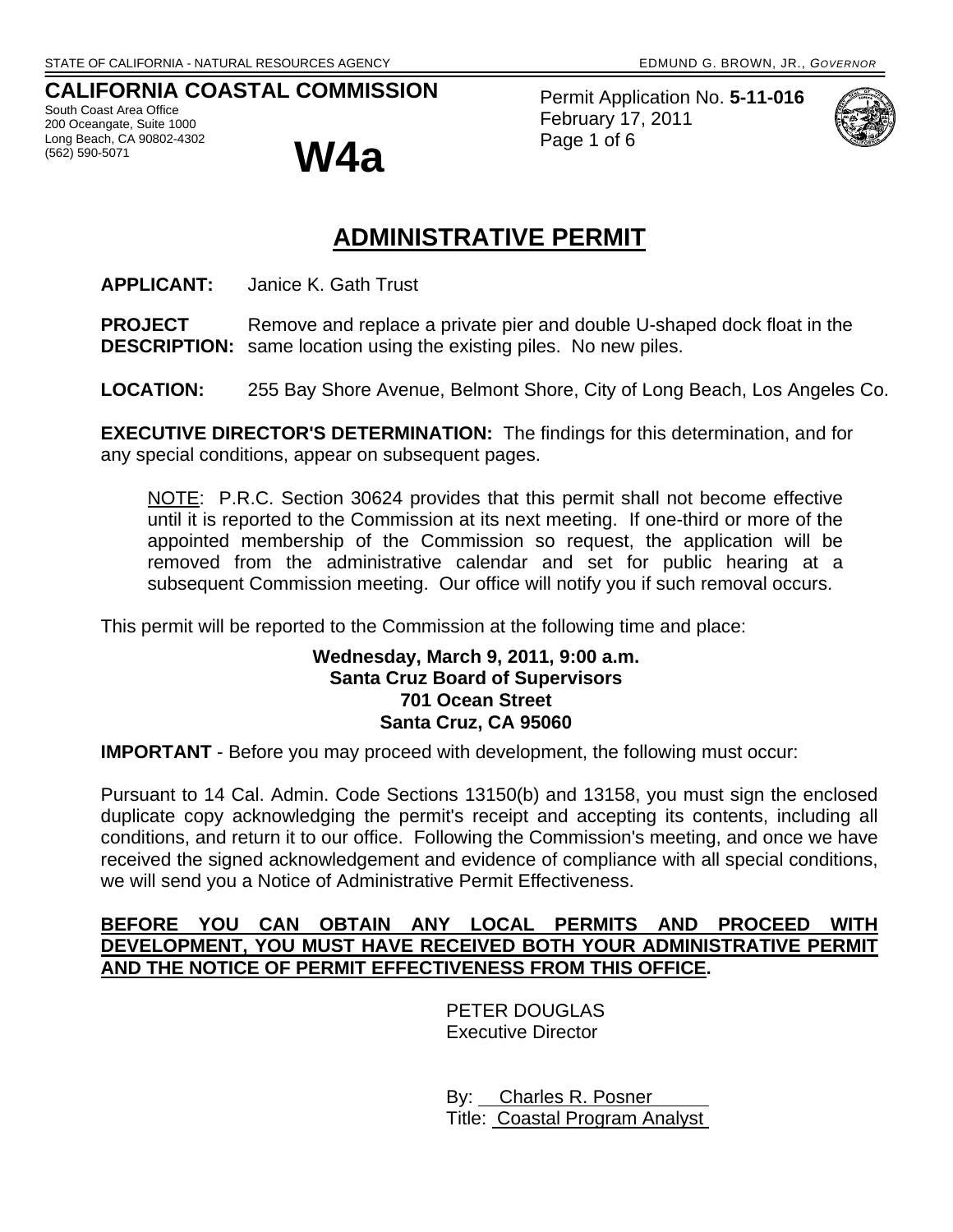## 5-11-016 Page 2 of 6

### **STANDARD CONDITIONS:**

- 1. Notice of Receipt and Acknowledgment. The permit is not valid and development shall not commence until a copy of the permit, signed by the permittee or authorized agent, acknowledging receipt of the permit and acceptance of the terms and conditions, is returned to the Commission office.
- 2. Expiration. If development has not commenced, the permit will expire two years from the date this permit is reported to the Commission. Development shall be pursued in a diligent manner and completed in a reasonable period of time. Application for extension of the permit must be made prior to the expiration date.
- 3. Interpretation. Any questions of intent or interpretation of any term or condition will be resolved by the Executive Director or the Commission.
- 4. Assignment. The permit may be assigned to any qualified person, provided assignee files with the Commission an affidavit accepting all terms and conditions of the permit.
- 5. Terms and Conditions Run with the Land. These terms and conditions shall be perpetual, and it is the intention of the Commission and the permittee to bind all future owners and possessors of the subject property to the terms and conditions.

## **SPECIAL CONDITIONS:** See Page Four.

#### **EXECUTIVE DIRECTOR'S DETERMINATION (continued):**

The Executive Director hereby determines that the proposed development is a category of development which, pursuant to PRC Section 30624, qualifies for approval by the Executive Director through the issuance of an Administrative Permit. Subject to Standard and Special Conditions as attached, said development is in conformity with the provisions of Chapter 3 of the Coastal Act of 1976 and will not have any significant impacts on the environment within the meaning of the California Environmental Quality Act. If located between the nearest public road and the sea, this development is in conformity with the public access and public recreation policies of Chapter 3.

## **FINDINGS FOR EXECUTIVE DIRECTOR'S DETERMINATION:**

#### **A. Project Description**

The proposed project involves the replacement of a private residential boat dock in Alamitos Bay at Belmont Shore in southeast Long Beach (See Exhibits). The existing 40-foot long, 40 foot wide double U-shaped dock float will be removed and demolished off-site. The five concrete piles that currently secure the dock will remain in place to secure the new 40-foot long, 40-foot wide double U-shaped dock float (Exhibit #4). The existing 23'x 4' pier and the 20'x 3' gangway will be removed and replaced with a new same-sized pier and gangway in the same location. The pier's existing T-pile support will remain in place to support the new pier. No new piles are proposed or permitted. No dredging is proposed.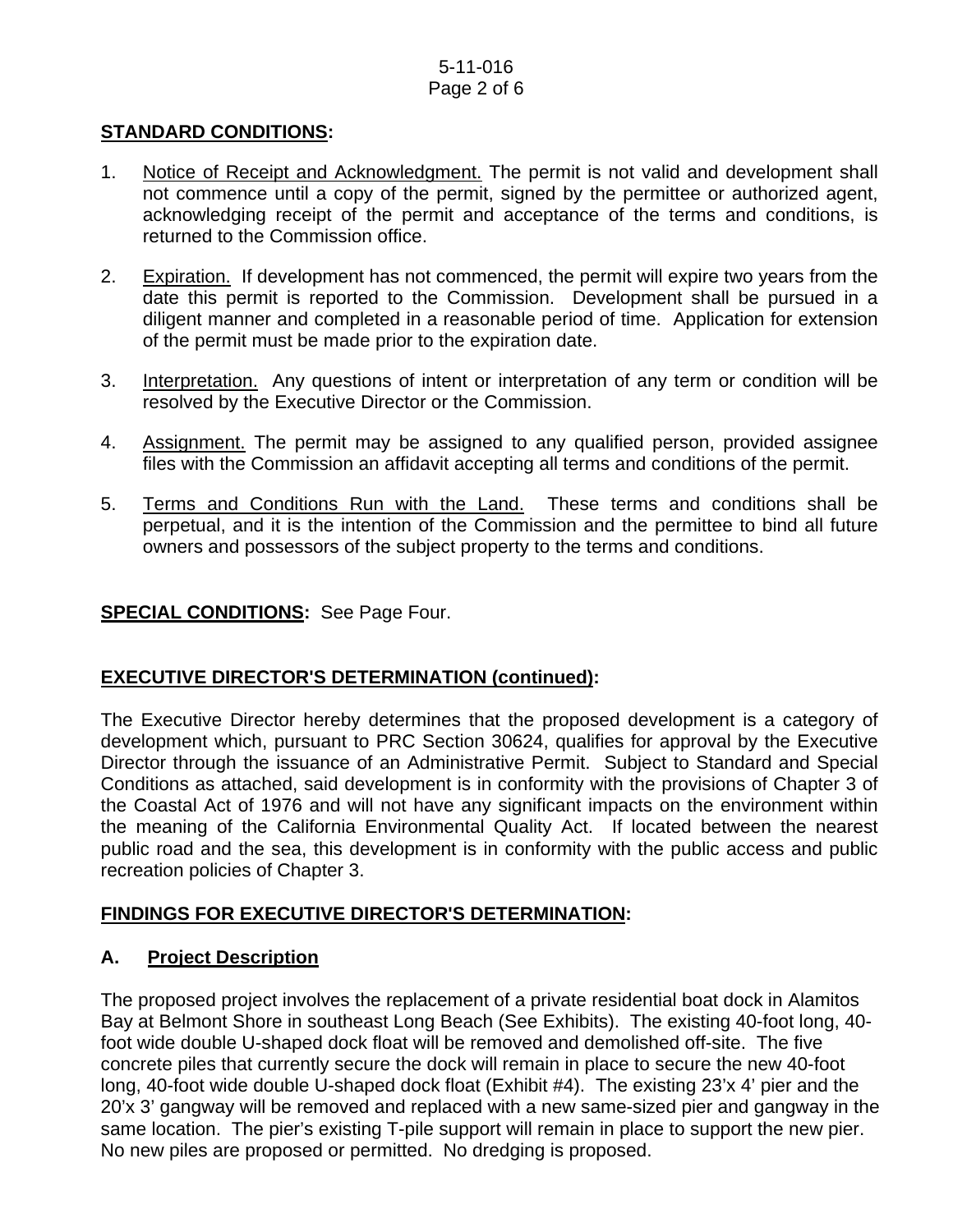## 5-11-016 Page 3 of 6

The proposed project is in Alamitos Bay, situated between the bay's vertical seawall and the City Pierhead Line (Exhibit #4). The proposed dock is associated with the adjacent singlefamily home and is for boating recreation purposes. An underwater survey conducted on November 15, 2010 documents eelgrass (*Zostera marina*) growing in the vicinity of the proposed project. Noxious alga (*Caulerpa taxifolia)* has not been observed in the area. Eelgrass habitat will not be adversely affected by the proposed project because the project involves no bottom disturbance. Shading from the new dock will not adversely affect the existing eelgrass because the new dock is the same size and in the same location as the existing dock. The applicant has agreed to implement the recommended best management practices during construction in order to avoid any significant adverse effects on marine resources. Therefore, as proposed and conditioned herein, the development will not have any significant adverse affect on marine resources.

The proposed project will not interfere with the public accessway and parkway that exists immediately inland of the seawall in this location. The proposed project has received the approval of the City of Long Beach Department of Development Services and the City of Long Beach Marine Bureau.

## **B. Recreation/Marine Resources**

The proposed recreational boat dock development and its associated structures are an allowable and encouraged marine related use. No new piles are proposed or permitted. The proposed development has been conditioned to minimize any significant adverse effect the project may have on the environment by avoiding or mitigating impacts upon sensitive marine resources, such as eelgrass. There are no feasible less environmentally damaging alternatives available. As conditioned, the project will not significantly adversely impact eelgrass beds and will not contribute to the dispersal of the invasive aquatic algae, *Caulerpa taxifolia*. Further, as proposed and conditioned, the project, which is to be used solely for recreational boating purposes, conforms with Sections 30224 and 30233 of the Coastal Act.

## **C. Water Quality**

The proposed dock work will be occurring on or within coastal waters. The storage or placement of construction material, debris, or waste in a location where it could be discharged into coastal waters would result in an adverse effect on the marine environment. To reduce the potential for construction related impacts on water quality, the Commission imposes special conditions requiring, but not limited to, the appropriate storage and handling of construction equipment and materials to minimize the potential of pollutants to enter coastal waters and for the use of on-going best management practices following construction. As conditioned, the Commission finds that the development conforms with Sections 30230 and 30231 of the Coastal Act.

## **D. Public Access**

As conditioned, the proposed development will not have any new adverse impact on public access to the coast or to nearby recreational facilities. Thus, as conditioned, the proposed development conforms with Sections 30210 through 30214, Sections 30220 through 30224, and 30252 of the Coastal Act.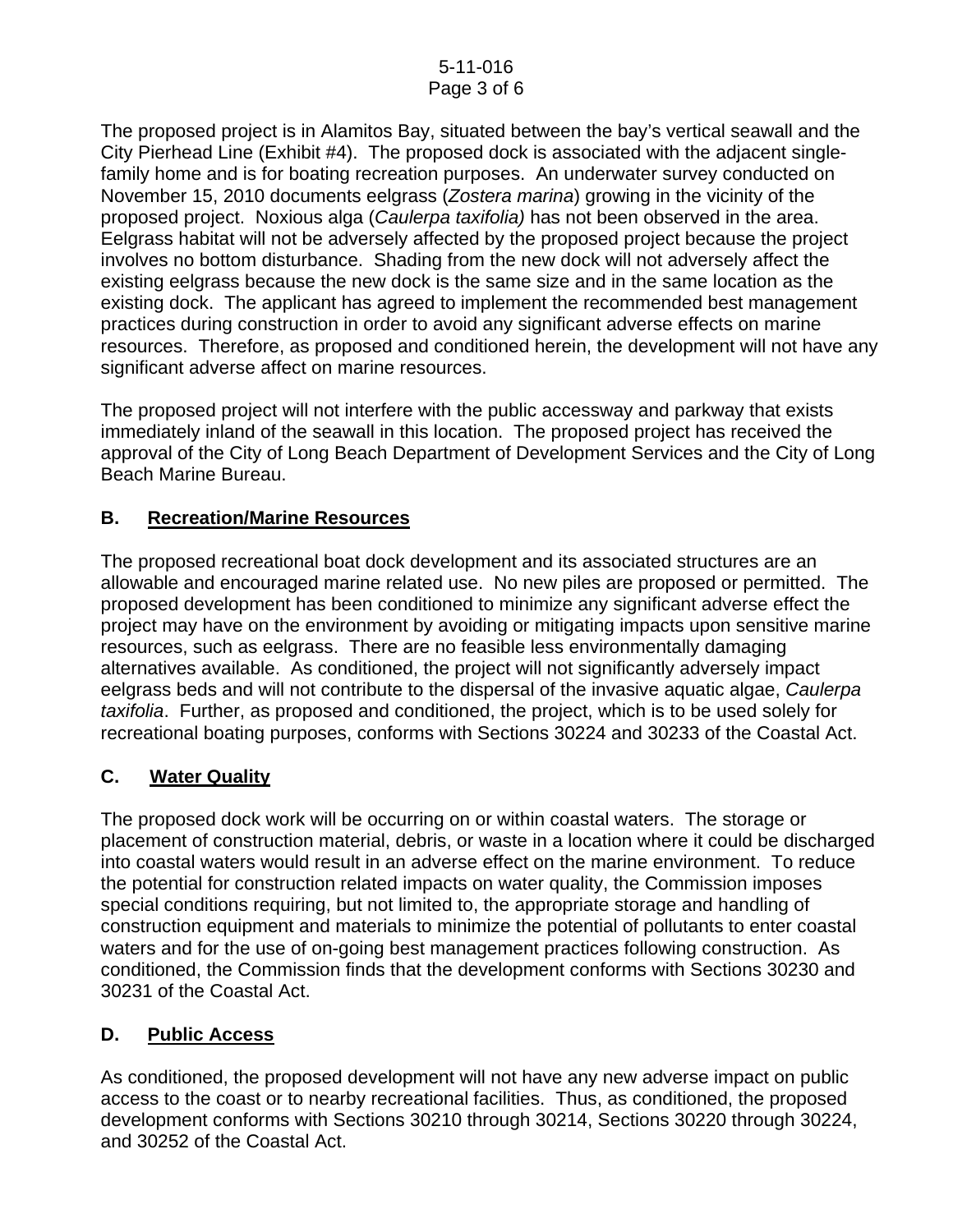## **E. Local Coastal Program**

A coastal development permit is required from the Commission for the proposed development because it is located within the Commission's area of original jurisdiction. The Commission's standard of review for the proposed development is the Chapter 3 policies of the Coastal Act. The City of Long Beach certified LCP is advisory in nature and may provide guidance. The Commission certified the City of Long Beach LCP on July 22, 1980. As conditioned, the proposed development is consistent with Chapter 3 of the Coastal Act and with the certified LCP for the area.

## **F. California Environmental Quality Act (CEQA)**

As conditioned, there are no feasible alternatives or feasible mitigation measures available which would substantially lessen any significant adverse effect which the activity may have on the environment. Therefore, the Commission finds that the proposed project, as conditioned to mitigate the identified impacts, is the least environmentally damaging feasible alternative and can be found consistent with the requirements of the Coastal Act to conform to CEQA.

## **SPECIAL CONDITIONS:**

## 1. **Permit Compliance**

 The permitted use of the approved development is for boating related uses only. All development must occur in strict compliance with the proposal as set forth in the application for permit, subject to any special conditions. Any deviation from the approved plans must be submitted for review by the Executive Director to determine whether an amendment to this coastal development permit is required.

## 2. **Construction Responsibilities and Debris Removal**

- a) No construction materials, equipment, debris, or waste will be placed or stored where it may be subject to wave, wind, or rain erosion and dispersion.
- b) Any and all construction material shall be removed from the site within ten days of completion of construction and disposed of at an appropriate location.
- c) Machinery or construction materials not essential for project improvements are prohibited at all times in the subtidal or intertidal zones.
- d) Floating booms will be used to contain debris discharged into coastal waters and any debris discharged will be removed as soon as possible but no later than the end of each day.
- e) Divers will recover non-buoyant debris discharged into coastal waters as soon as possible after loss.
- f) At the end of the construction period, the permittee shall inspect the project area and ensure that no debris, trash or construction material has been left on the shore or in the water, and that the project has not created any hazard to navigation.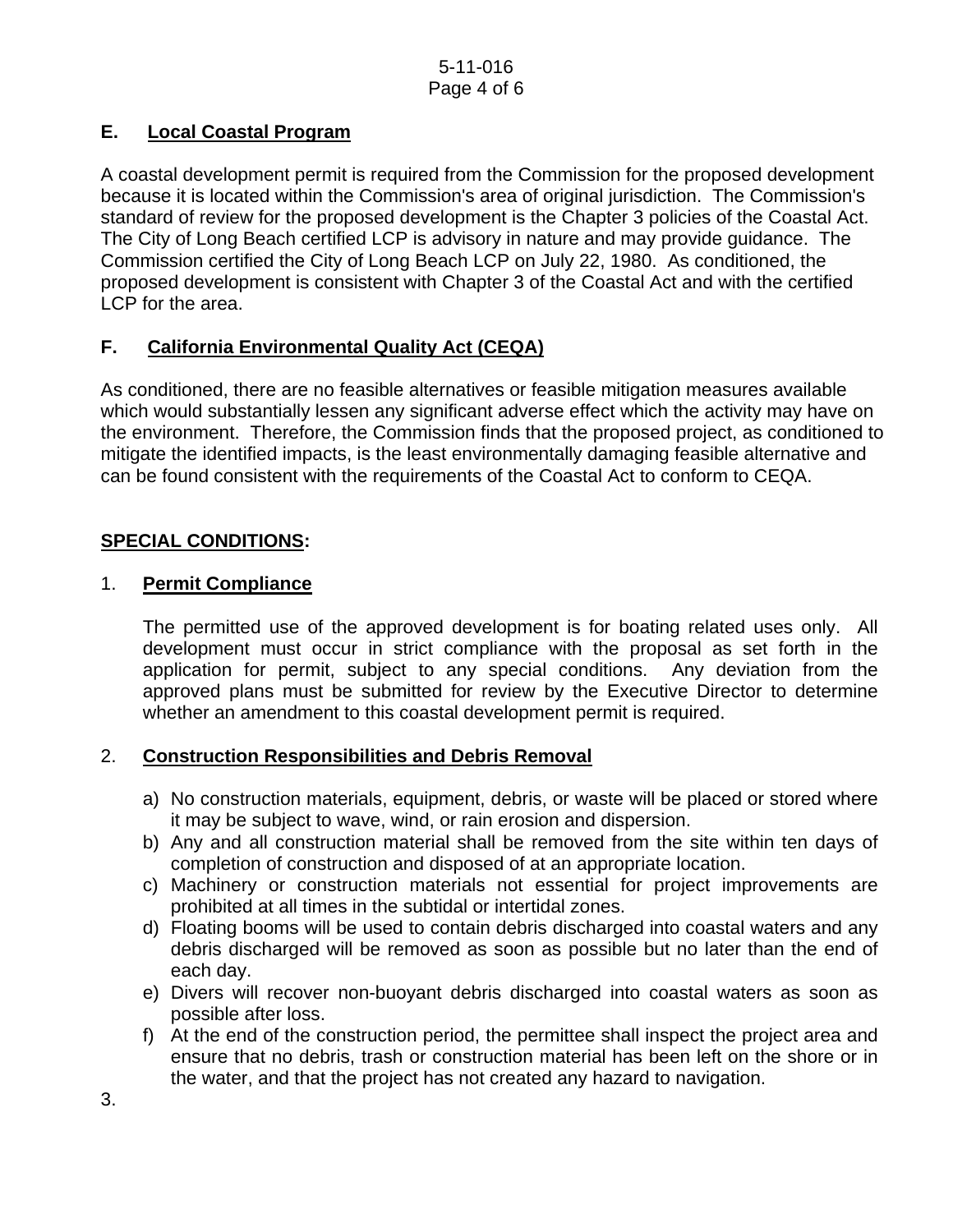#### 5-11-016 Page 5 of 6

## **Best Management Practices (BMP) Program**

By acceptance of this permit, the applicant agrees that the long-term water-borne berthing of boat(s) in the approved dock and/or boat slip will be managed in a manner that protects water quality pursuant to the implementation of the following BMPs:

- a) Boat Cleaning and Maintenance Measures:
	- 1. In-water top-side and bottom-side boat cleaning shall minimize the discharge of soaps, paints and debris.
	- 2. In-the-water hull scraping or any process that occurs under water that results in the removal of paint from boat hulls is prohibited. Only detergents and cleaning components that are designated by the manufacturer as phosphate-free and biodegradable shall be used, and only minimal amounts shall be used.
	- 3. The applicant shall minimize the use of detergents and boat cleaning and maintenance products containing ammonia, sodium hypochlorite, chlorinated solvents, petroleum distillates or lye.
- b) Solid and Liquid Waste Management Measures:

All trash, recyclables, and hazardous wastes or potential water contaminants, including old gasoline or gasoline with water, absorbent materials, oily rags, lead acid batteries, anti-freeze, waste diesel, kerosene and mineral spirits shall be disposed of in a proper manner and shall not at any time be disposed of in the water or gutter.

c) Petroleum Control Management Measures:

Oil absorbent materials should be examined at least once a year and replaced as necessary. The applicant shall recycle the materials, if possible, or dispose of them in accordance with hazardous waste disposal regulations. The boaters are encouraged to regularly inspect and maintain engines, seals, gaskets, lines and hoses in order to prevent oil and fuel spills. Boaters are also encouraged to use preventive engine maintenance, oil absorbents, bilge pump-out services, or steam cleaning services as much as possible to clean oily bilge areas. Clean and maintain bilges. Do not use detergents while cleaning. The use of soaps that can be discharged by bilge pumps is discouraged.

#### 4. **Public Access along the Waterway**

The proposed project shall not interfere with public access and use of the public walkway that runs along Alamitos Bay.

#### 5. **Resource Agencies**

The permittee shall comply with all requirements, requests and mitigation measures from the California Department of Fish and Game, Regional Water Quality Control Board, U.S. Army Corps of Engineers, and the U.S. Fish and Wildlife Service with respect to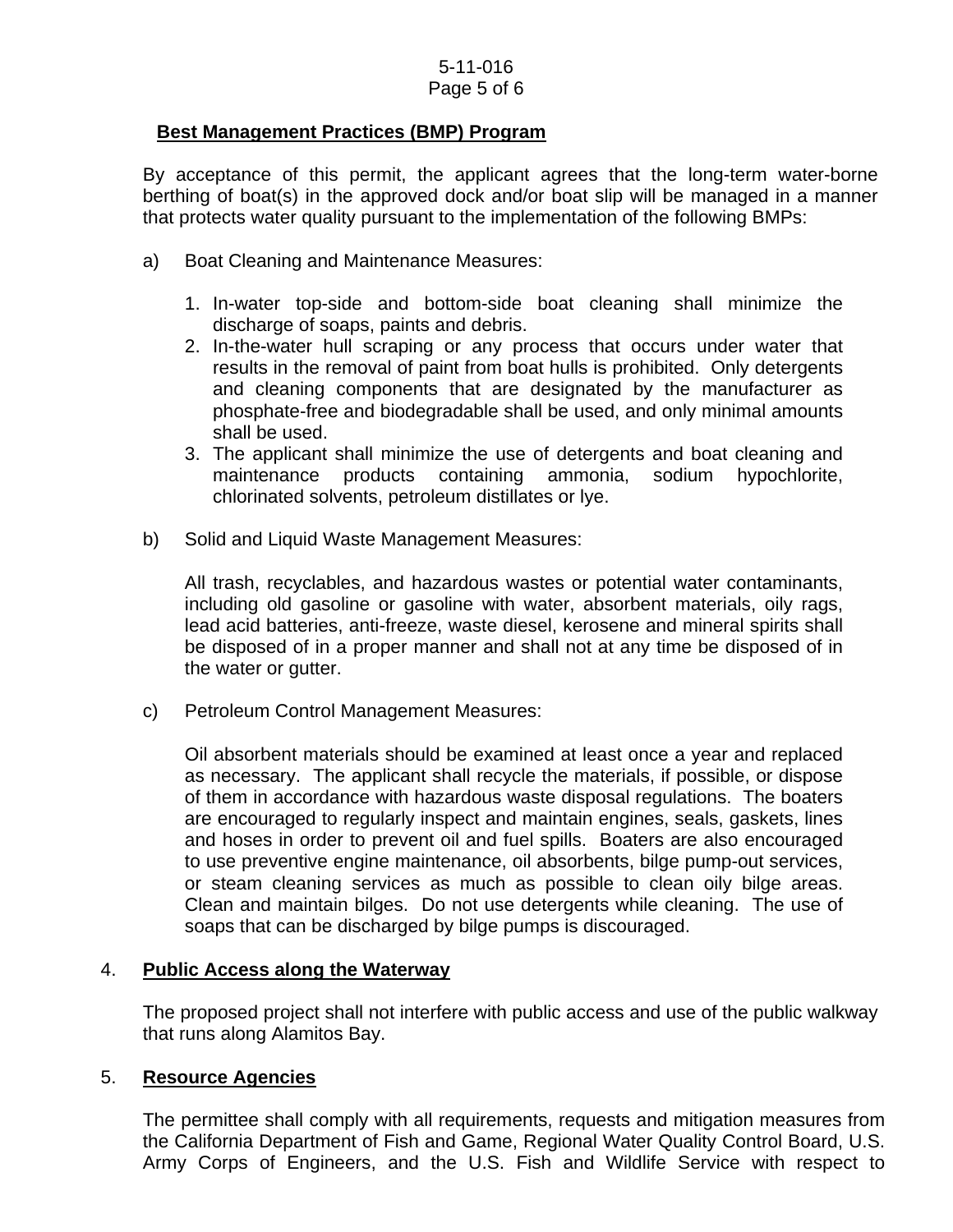#### 5-11-016 Page 6 of 6

preservation and protection of water quality and marine environment. Any change in the approved project that may be required by the above-stated agencies shall be submitted to the Executive Director in order to determine if the proposed change shall require a permit amendment pursuant to the requirements of the Coastal Act and the California Code of Regulations.

## **ACKNOWLEDGMENT OF PERMIT RECEIPT/ACCEPTANCE OF CONTENTS:**

\_\_\_\_\_\_\_\_\_\_\_\_\_\_\_\_\_\_\_\_\_\_\_\_\_\_\_\_ \_\_\_\_\_\_\_\_\_\_\_\_\_\_\_\_\_\_\_\_\_\_

I/We acknowledge that I/we have received a copy of this permit and have accepted its contents including all conditions.

Applicant's Signature Date of Signing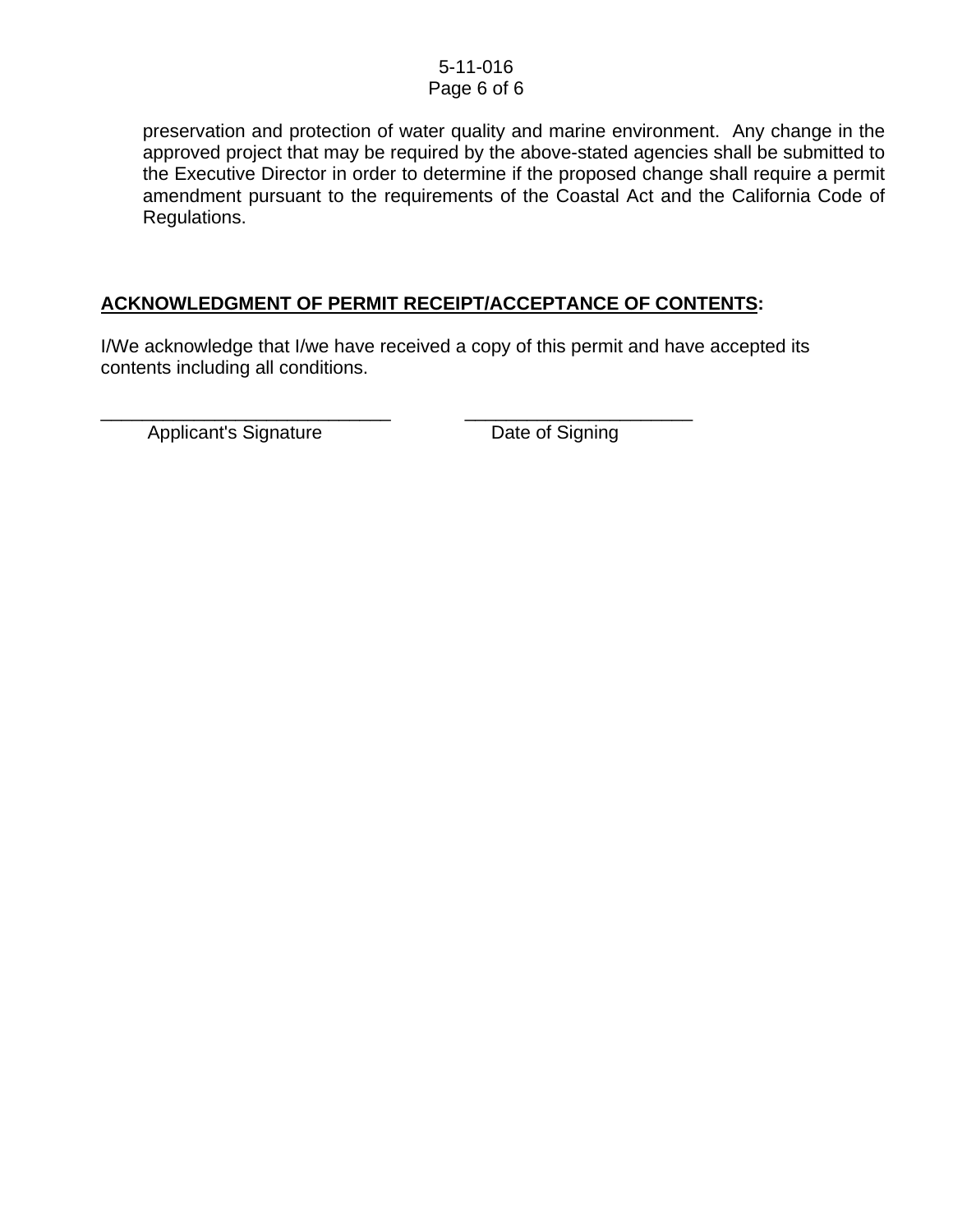# **City of Long Beach**

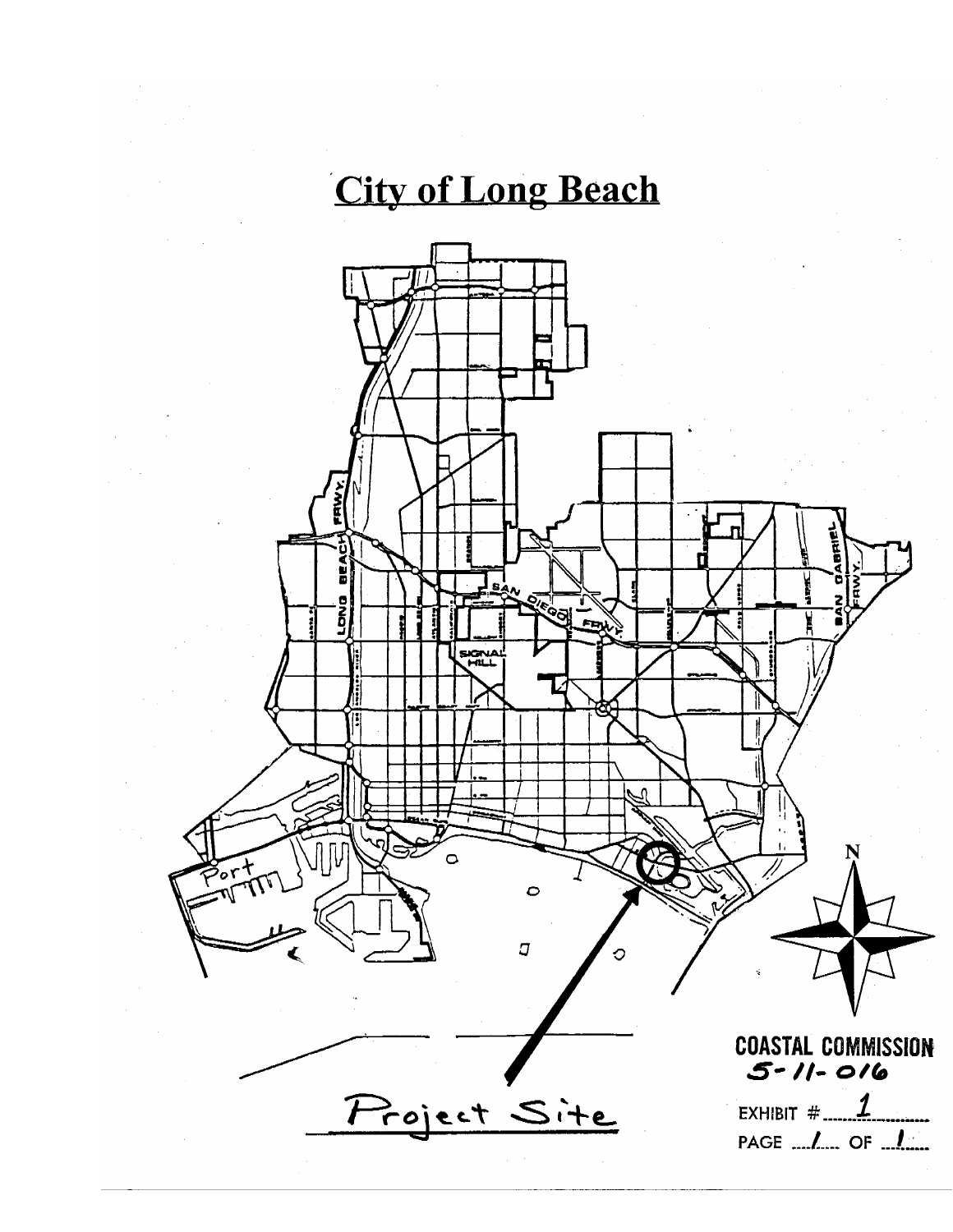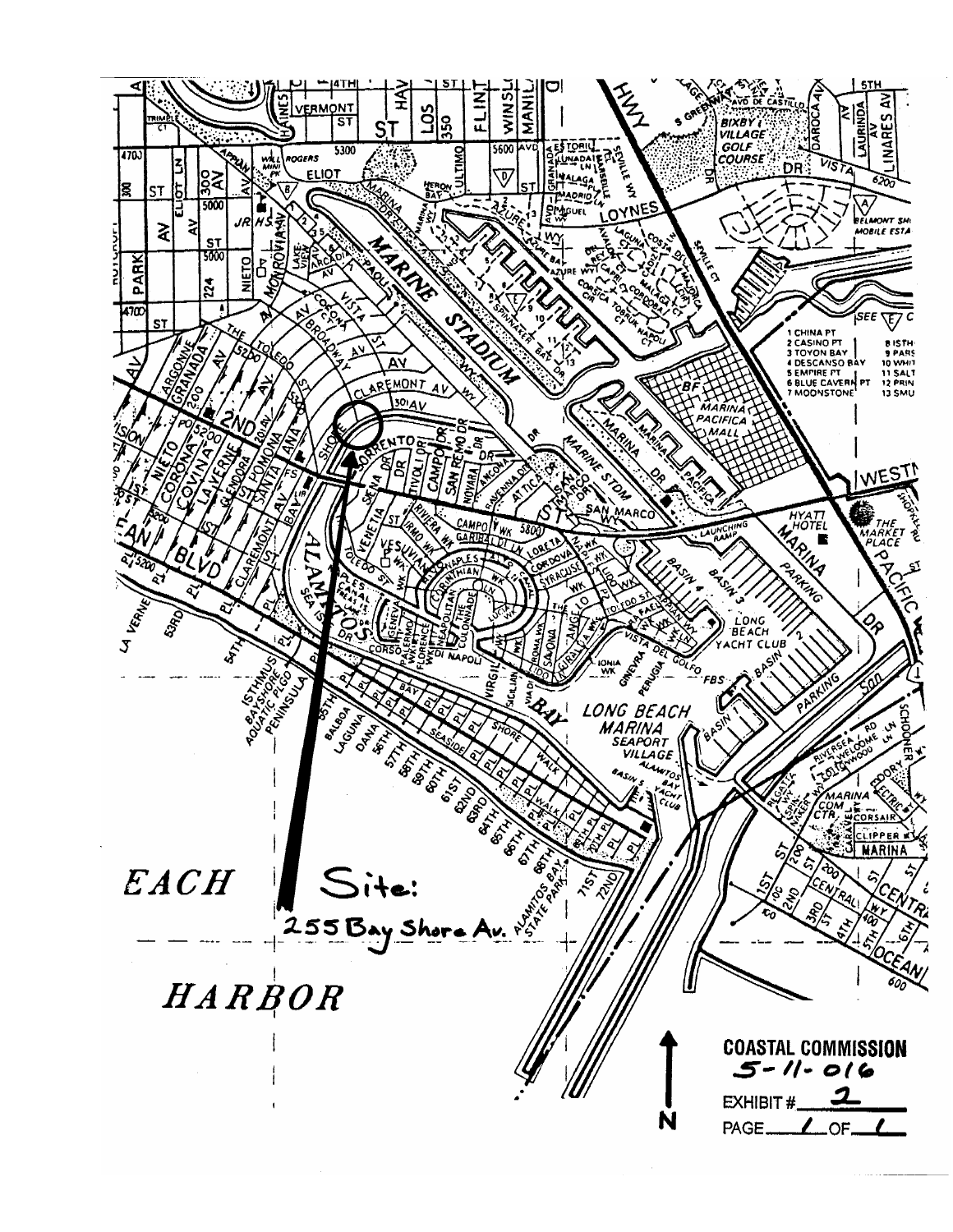